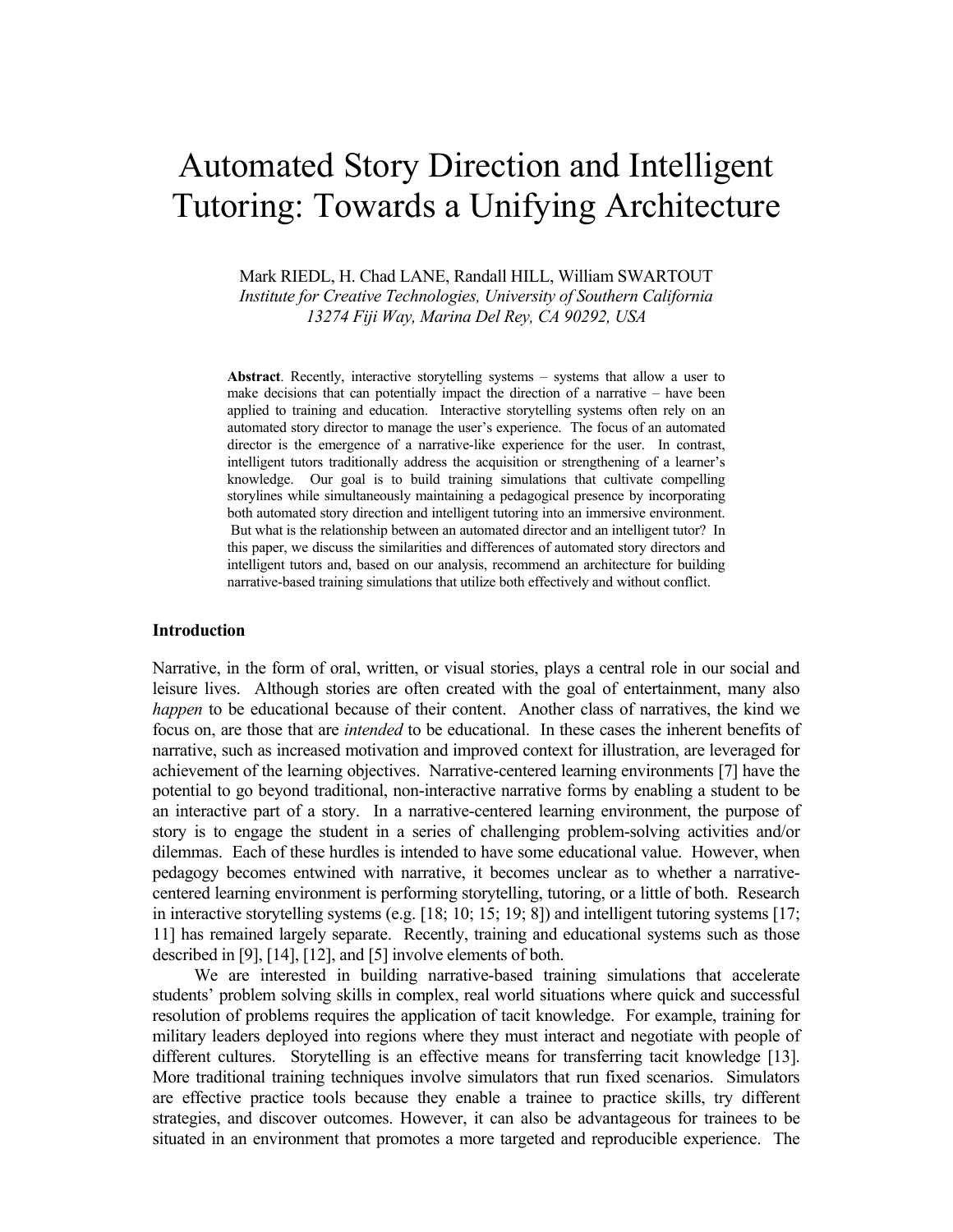| <b>Report Documentation Page</b>                                                                                                                                                                                                                                                                                                                                                                                                                                                                                                                                                                                                                                                                                                                                                                                                                                   |                             |                              |                 |                                                     | Form Approved<br>OMB No. 0704-0188                 |  |  |
|--------------------------------------------------------------------------------------------------------------------------------------------------------------------------------------------------------------------------------------------------------------------------------------------------------------------------------------------------------------------------------------------------------------------------------------------------------------------------------------------------------------------------------------------------------------------------------------------------------------------------------------------------------------------------------------------------------------------------------------------------------------------------------------------------------------------------------------------------------------------|-----------------------------|------------------------------|-----------------|-----------------------------------------------------|----------------------------------------------------|--|--|
| Public reporting burden for the collection of information is estimated to average 1 hour per response, including the time for reviewing instructions, searching existing data sources, gathering and<br>maintaining the data needed, and completing and reviewing the collection of information. Send comments regarding this burden estimate or any other aspect of this collection of information,<br>including suggestions for reducing this burden, to Washington Headquarters Services, Directorate for Information Operations and Reports, 1215 Jefferson Davis Highway, Suite 1204, Arlington<br>VA 22202-4302. Respondents should be aware that notwithstanding any other provision of law, no person shall be subject to a penalty for failing to comply with a collection of information if it<br>does not display a currently valid OMB control number. |                             |                              |                 |                                                     |                                                    |  |  |
| <b>1. REPORT DATE</b><br>2006                                                                                                                                                                                                                                                                                                                                                                                                                                                                                                                                                                                                                                                                                                                                                                                                                                      |                             | 2. REPORT TYPE               |                 | <b>3. DATES COVERED</b><br>00-00-2006 to 00-00-2006 |                                                    |  |  |
| <b>4. TITLE AND SUBTITLE</b>                                                                                                                                                                                                                                                                                                                                                                                                                                                                                                                                                                                                                                                                                                                                                                                                                                       |                             |                              |                 |                                                     | 5a. CONTRACT NUMBER                                |  |  |
| <b>Automated Story Direction and Intelligent Tutoring: Towards a Unifying</b><br><b>Architecture</b>                                                                                                                                                                                                                                                                                                                                                                                                                                                                                                                                                                                                                                                                                                                                                               |                             |                              |                 |                                                     | <b>5b. GRANT NUMBER</b>                            |  |  |
|                                                                                                                                                                                                                                                                                                                                                                                                                                                                                                                                                                                                                                                                                                                                                                                                                                                                    |                             |                              |                 |                                                     | 5c. PROGRAM ELEMENT NUMBER                         |  |  |
| 6. AUTHOR(S)                                                                                                                                                                                                                                                                                                                                                                                                                                                                                                                                                                                                                                                                                                                                                                                                                                                       |                             |                              |                 |                                                     | <b>5d. PROJECT NUMBER</b>                          |  |  |
|                                                                                                                                                                                                                                                                                                                                                                                                                                                                                                                                                                                                                                                                                                                                                                                                                                                                    |                             |                              |                 |                                                     | <b>5e. TASK NUMBER</b>                             |  |  |
|                                                                                                                                                                                                                                                                                                                                                                                                                                                                                                                                                                                                                                                                                                                                                                                                                                                                    | 5f. WORK UNIT NUMBER        |                              |                 |                                                     |                                                    |  |  |
| 7. PERFORMING ORGANIZATION NAME(S) AND ADDRESS(ES)<br>University of California, Institute for Creative Technologies, 13274 Fiji<br>Way, Marina del Rey, CA, 90292                                                                                                                                                                                                                                                                                                                                                                                                                                                                                                                                                                                                                                                                                                  |                             |                              |                 |                                                     | 8. PERFORMING ORGANIZATION<br><b>REPORT NUMBER</b> |  |  |
| 9. SPONSORING/MONITORING AGENCY NAME(S) AND ADDRESS(ES)                                                                                                                                                                                                                                                                                                                                                                                                                                                                                                                                                                                                                                                                                                                                                                                                            |                             |                              |                 |                                                     | 10. SPONSOR/MONITOR'S ACRONYM(S)                   |  |  |
|                                                                                                                                                                                                                                                                                                                                                                                                                                                                                                                                                                                                                                                                                                                                                                                                                                                                    |                             |                              |                 |                                                     | <b>11. SPONSOR/MONITOR'S REPORT</b><br>NUMBER(S)   |  |  |
| 12. DISTRIBUTION/AVAILABILITY STATEMENT<br>Approved for public release; distribution unlimited                                                                                                                                                                                                                                                                                                                                                                                                                                                                                                                                                                                                                                                                                                                                                                     |                             |                              |                 |                                                     |                                                    |  |  |
| <b>13. SUPPLEMENTARY NOTES</b><br>The original document contains color images.                                                                                                                                                                                                                                                                                                                                                                                                                                                                                                                                                                                                                                                                                                                                                                                     |                             |                              |                 |                                                     |                                                    |  |  |
| 14. ABSTRACT                                                                                                                                                                                                                                                                                                                                                                                                                                                                                                                                                                                                                                                                                                                                                                                                                                                       |                             |                              |                 |                                                     |                                                    |  |  |
| <b>15. SUBJECT TERMS</b>                                                                                                                                                                                                                                                                                                                                                                                                                                                                                                                                                                                                                                                                                                                                                                                                                                           |                             |                              |                 |                                                     |                                                    |  |  |
| 16. SECURITY CLASSIFICATION OF:                                                                                                                                                                                                                                                                                                                                                                                                                                                                                                                                                                                                                                                                                                                                                                                                                                    |                             | 17. LIMITATION OF            | 18. NUMBER      | 19a. NAME OF                                        |                                                    |  |  |
| a. REPORT<br>unclassified                                                                                                                                                                                                                                                                                                                                                                                                                                                                                                                                                                                                                                                                                                                                                                                                                                          | b. ABSTRACT<br>unclassified | c. THIS PAGE<br>unclassified | <b>ABSTRACT</b> | OF PAGES<br>8                                       | <b>RESPONSIBLE PERSON</b>                          |  |  |

| <b>Standard Form 298 (Rev. 8-98)</b> |                               |  |  |
|--------------------------------------|-------------------------------|--|--|
|                                      | Prescribed by ANSI Std Z39-18 |  |  |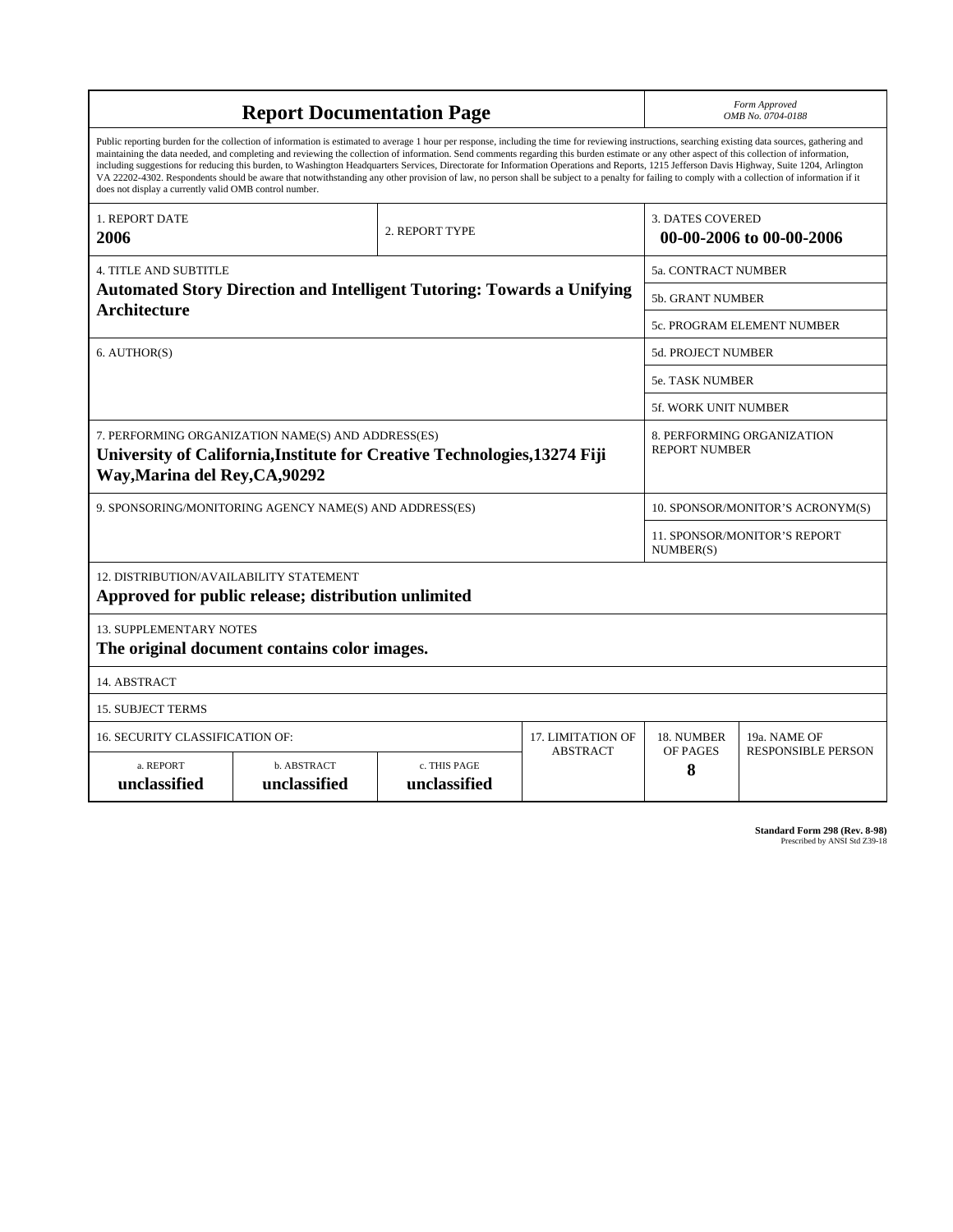benefit of a narrative-based approach is that the trainee can be exposed to a larger context with multiple learning objectives that are strung together for greater pedagogical impact, providing valuable training experience dealing with life-like successions of interrelated problems. For example, a trainee negotiates with tribal leaders to achieve some effect and then transitions to a seemingly unrelated problem with security lapses only to discover that the side-effects of the first situation impact the way the second situation is resolved. For a simulation to evolve in a globally structured way, some supervisory control is required to coordinate the activities of story participants, such as a "director" of a movie. Specifically, the purpose of an automated story director is to coerce a virtual environment into producing certain events or achieving a certain outcome. The focus of the automated director is on the *experience* of the trainee, not the acquisition or strengthening of knowledge. In contrast, the acquisition and strengthening of the trainee's knowledge is precisely the role intelligent tutoring systems traditionally play in learning systems. But what is the relationship between an automated story director and an intelligent tutor?

 We believe that narrative-based training simulations can benefit from having both an automated story director and an intelligent tutor. The purpose of this paper is to explore the similarities, differences, and relationship possibilities between automated story directors and intelligent tutors as they apply to narrative-based training simulations. As a result of our analysis presented below, we believe there must be a clear delineation of responsibilities and an understanding of how each can impact the other (either directly or indirectly). We present one possible delineation of responsibilities for automated story directors and intelligent tutors in a narrative-based training simulation. Finally, we propose an architecture for incorporating an automated story director and intelligent tutor into a narrative-based training simulation that implements our recommendations.

## **1. Interactive Narrative**

In systems that employ storytelling techniques, there are two fundamental types of narratives used: linear narrative and branching narrative. Linear narrative is a traditional form of narrative in which a sequence of events is narrated from beginning to ending without variation or possibility of a user altering the way in which the story unfolds. For a narrative to be interactive, it is necessary to introduce the notion of branching. This is accomplished by introducing decision points into the story such that user actions in the environment can potentially alter the sequence of events that is narrated.

 An interactive narrative system is a computer program that manages a branching narrative and provides a facility for a user to influence the story. Typically, branching narrative systems achieve interactivity by situating the user as an embodied character in the story world. There is a distinction, however, between an interactive narrative and a simulation. From the perspective of the user, both simulations and interactive narratives involve the emergence of narrative-like situations. However, most interactive narrative systems employ an automated story director – also called a drama manager  $[6]$  – that manages the interactive virtual environment in order to coerce the emergence of narrative to correlate with some path through a given model of branching narrative. The automated story director has a global perspective of the story world which it attempts to reconcile with some representation of branching narrative. There are many approaches to interactive narrative including: traversing a pre-scripted directed graph of scenes and choice-points (e.g. choose-your-own-adventure stories); dynamically generating alternative story branches (e.g. [19]); comparing emergent story to partially ordered event graphs (e.g. [18; 8]); modelling dramatic tension [15]; and dynamically choosing from a pool of scenes (or scene-like constructs such as beats) based on analysis of user interaction (e.g. [10]).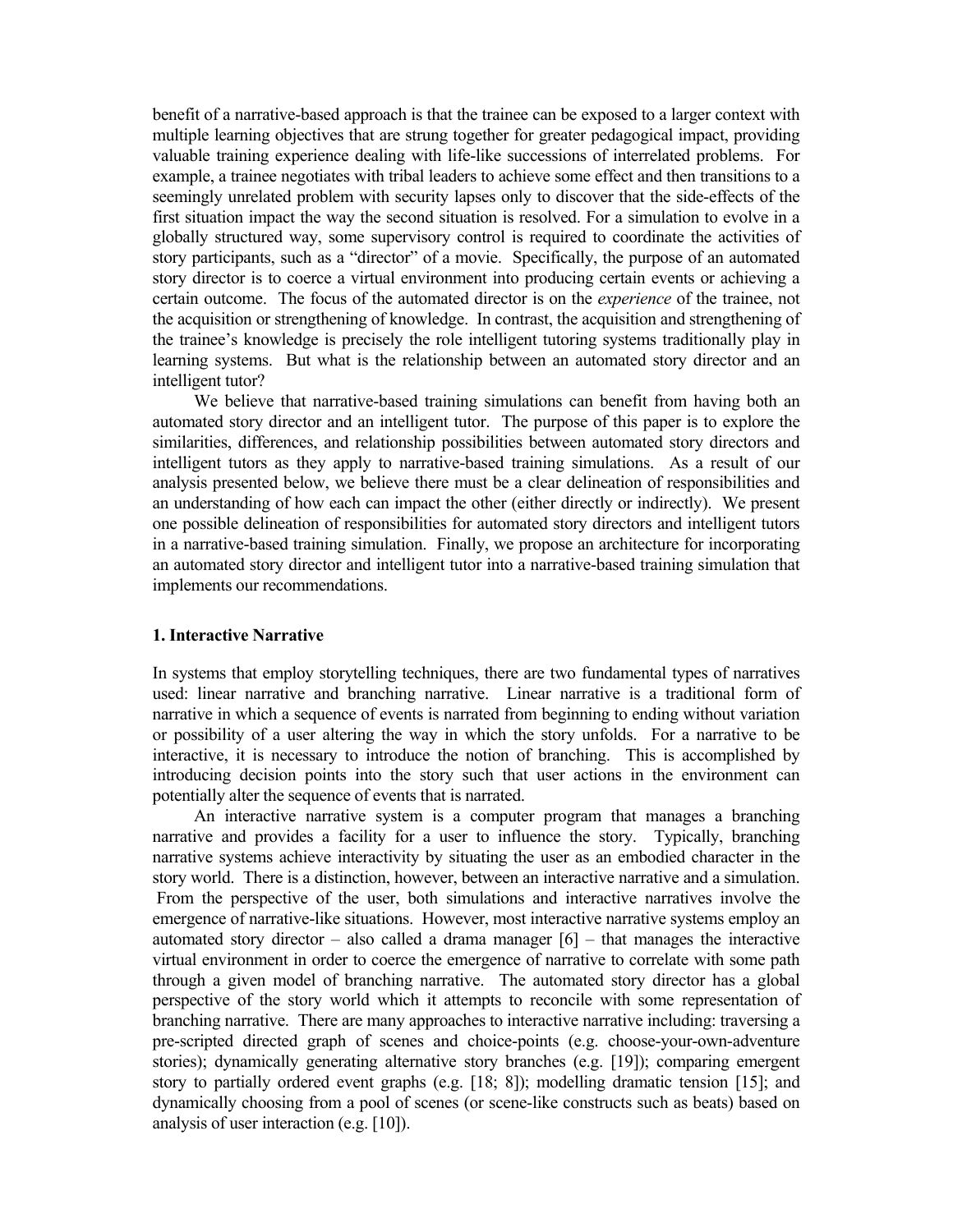## **2. Intelligent Tutoring Systems**

Intelligent tutoring systems (ITS) are usually defined as systems that use the techniques of artificial intelligence to evaluate student performance and offer suggestions for improvement. ITS has an extensive history spanning about four decades, and a huge number of systems have been developed during this time [17; 11]. The content and form of a tutoring session depend on many factors, such as when tutoring occurs (e.g. before, during, or after an exercise), level of guidance (some exploration vs. tighter control), and the kind of desired interactions (e.g., dialogue vs. graphical gestures), to name just a few. For this paper, we will mostly focus on one common form of tutoring known as *coached problem solving* [16]. Under this definition, the tutor and student collaborate to solve a problem. During this process, initiative shifts back and forth: as long as the student is taking correct steps, the tutor simply indicates agreement or remains silent. If the student becomes stuck or requests help, the tutor provides hints to get the student back on a correct solution path.

 An ITS technology related to coached problem solving is *model tracing*, which attempts to understand and track students' actions at the cognitive level [1]. Model tracing tutors require an executable cognitive model of the target skill that is able to solve problems in the domain along with help messages that are displayed when necessary (e.g., when the student is stuck, or after a mistake). A common (but not universal) trait of model tracing systems is *immediate feedback*. When a student makes an error, the system will quickly let the student know about the mistake and help them repair it. Generally, the student is not allowed to continue without fixing the error. To provide this kind of help, model-tracing tutors maintain a step-by-step understanding of where the student is during problem solving. The goal of the tutor is to keep the student on a known solution path much or all of the time.

## **3. Distinctions between an Automated Story Director and Intelligent Tutor**

As mentioned, building a narrative environment for learning naturally raises the question about where to draw the line between an automated director and tutor. There are many apparent similarities and differences between their roles. In this section, we lay out this space of functionality and requirements to act as a backdrop for our proposed architecture.

## *3.1. Tracking the user*

An obvious similarity between automated directors and intelligent tutors is that both tend to maintain representations of valid "paths" through some space, and attempt to track the user as she performs actions in the environment. In the case of a tutor, this is usually a path through a solution space for a given problem – arcs correspond to problem solving steps and nodes to states of the evolving solution. The target knowledge consists of the individual rules for updating the state and the knowledge of how to apply them productively to achieve a *goal state*. The goal of the tutor is to impart its model of expert performance. Acquisition of this knowledge typically occurs through repetitive practice, and thus many ITSs present the student with many problems to solve.

 In the case of an automated story director, the representation of valid paths can be a branching narrative as a path through state space of partially ordered steps that constrain the possible narratives. The situation is conceptually similar to that of an intelligent tutor's in that the user moves from state to state by taking actions within the environment. For example, the user may choose to move from one room to another in search of some desired item. However, the actions taken by the user are *not* part of some underlying expert model of performance. The purpose of a director is not to communicate *how* to participate in a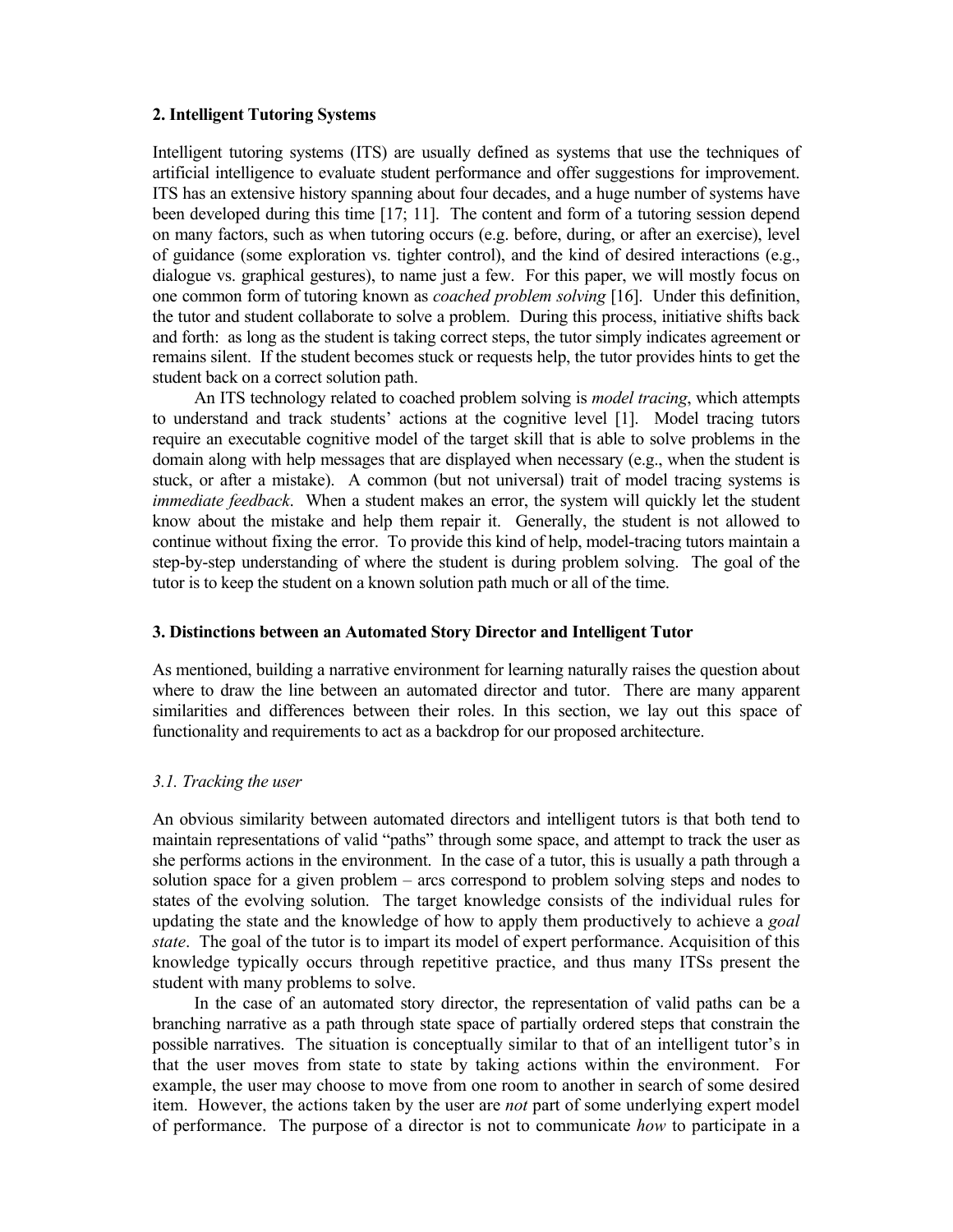story, but rather to ensure that the story remains meaningful without violating the user's sense of control.

## *3.2. Overt versus Covert Intervention*

Perhaps the greatest distinction between automated story directors and intelligent tutors is the nature in which they intervene and provide feedback to the user. Intelligent tutors, in a way similar to the human counterparts, maintain a very clear, overt pedagogical presence. The purpose of a tutor is to provide scaffolding to the student to reinforce the knowledge and concepts required to perform a skill. Tutors intervene when students make mistakes or deviate from known solution paths, although many systems delay this feedback to give the student a chance to self-correct. Human tutors can also provide positive feedback to reinforce correct actions, sometimes through subtle discourse acts, nodding, or even facial expressions.

 Automated story directors, on the other hand, influence the emergence of story through *only* covert intervention. That is, a story director subtly manipulates the user through adjustments to the story world environment and through adjustments to the goals, beliefs, and desires of non-player characters (NPCs) in order to encourage the emergence of a story that corresponds to the story director's model of plot development [6]. An automated director is considered successful if the user's experience reaches a desirable outcome and the user is never aware of the director's presence.

# *3.3. Correcting versus Pushing*

How the automated director and tutor handle situations where the user deviates from an anticipated path is also important. An intelligent tutor is concerned more with the performance of the user and attempts to guide through direct intervention. When the student makes a mistake, the tutor may ask a question, provide a hint, enter into a remedial dialogue with the student, or simply give the correct action away. This sometimes involves restoring the solution to some previous state. The tutor has control over the problemsolving environment and this kind of intervention does not violate the student's expectations in any way.

 A story director, on the other hand, is concerned with the experience of the user and attempts to guide through subtle manipulation of the environment. Story directors do not intervene or require "undo" actions by the user since this would violate the user's sense of immersion. User actions that do not correspond to any branch in the narrative model are not necessarily problematic. Instead, a story director may push the user towards a world state that facilitates story progression – possibly one that is nearly identical to a previous world state. The subtle difference is that the previous actions remain part of the history and therefore part of the emergent story even while the user is covertly manipulated towards achieving some more desirable world state.

## *3.4. Scope of Control*

For most ITSs the problem-solving environment exists solely to serve the purpose of instruction. It is therefore entirely reasonable for a tutor to intervene and even undo a student's action to give her another chance because there is no aspect of the world that is not controlled by the student or the tutor or both. There are, however, learning domains such as leadership training that involve problems that exist within a larger context of a real-world-like simulation. In such a domain, being immersed in the real-world-like simulation is just as important as solving the problems that occur within the larger context.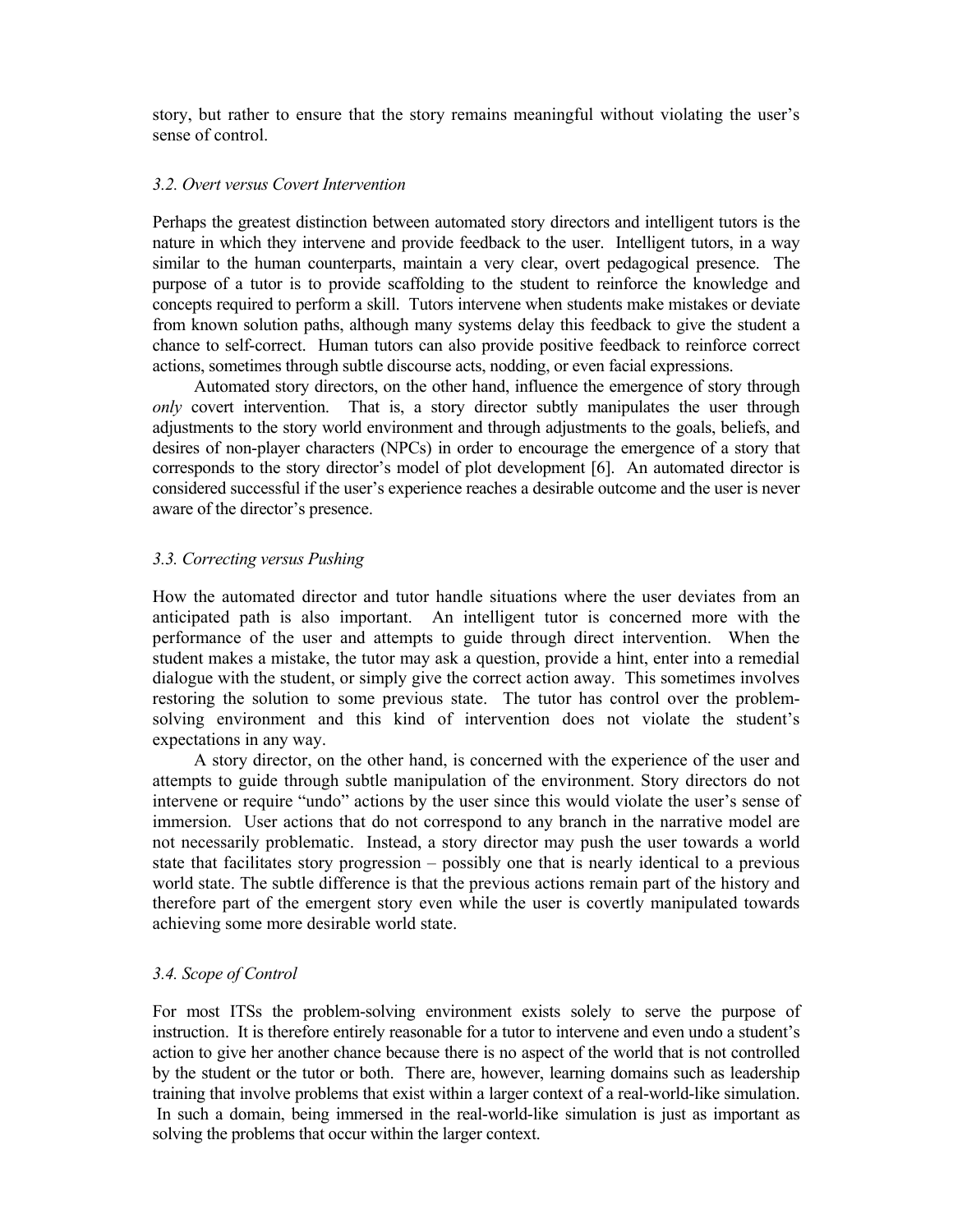In such a domain, there are elements in the world that are not under the control of the student or the tutor such as non-player characters, weather, etc. In order to maintain the trainee's sense of immersion in the environment and in the role she is playing, a certain degree of believability is necessary. Specifically, the trainee must believe that the world is not a "toy" world, meaning the tutor will not encourage or allow "undo" actions when the trainee makes a mistake. The tutor has the ability to influence the trainee's problem solving, such as offering private consultation during a negotiation. The automated story director is, however, well suited to exert control over many aspects of the virtual environment. The story director must be limited so that it cannot influence the world in such a way that trivializes learning objectives, even if the trainee is required to complete a certain task for the plot to progress as the story director desires. That is, the scope of control of the automated director must be limited to only helping establish the conditions in which training objectives become relevant.

## **4. Building Narrative-Based Training Simulations**

We are interested in narrative-based training simulations in which the trainee has a story-like experience. The purpose of such a system is to situate the trainee in a virtual world similar to that in which the trainee will be expected to operate in the future. During that experience, the trainee will be required to perform procedures that meet certain training objectives. The narrative aspect provides a layer of control over the simulation so that certain situations are guaranteed to arise and challenge the trainee. A narrative-based training simulation therefore requires an automated director. Although such a system would have pedagogical value by itself, we believe it is also beneficial to provide an intelligent tutor to help the trainee when necessary and improve the chances that the intended learning outcomes are realized.

## *4.1. Delineation of Story Director and Intelligent Tutor Responsibilities*

Given the similarities between automated story directors and intelligent tutors and the possibility of overlap, we propose the following delineation of responsibilities. The purpose of the story director is to ensure the trainee has a valuable experience that places the trainee in certain pedagogically valuable situations (although it is not the responsibility of the automated director to assess the pedagogical value of the experiences themselves). The story director will achieve this by performing two responsibilities:

- 1. Representing the progression of the user's experience as a high-level narrative structure that is either linear or branching.
- 2. Guiding semi-autonomous agents so that they facilitate plot development as well as constraining them so that they cannot perform behaviors that directly conflict with the narrative structure of the automated director.

 The story director maintains a representation of the desired plot. Aylett [2] recommends that plot occur at a high level and that everything else below is handled reactively. Here, "high-level story representation" means that the story representation does not contain instantiations of user-performed or non-player character performed operations that are also part of a learning task procedure. A non-player character (NPC) is a character in the virtual world that is not controlled by a human user. Suppose the story director requires a situation in which the trainee must convince an NPC of some fact in order to achieve some effect on the world. The plot representation can include a plot point where an NPC is convinced of the fact but should not include explicit representations of a specific set of low-level behaviors such as appeasement and negotiation that achieve that world state. That way, the story director does not require the trainee to perform a learning task in a particular way, constraining the functioning of the intelligent tutor. It also prevents the story director from pushing the virtual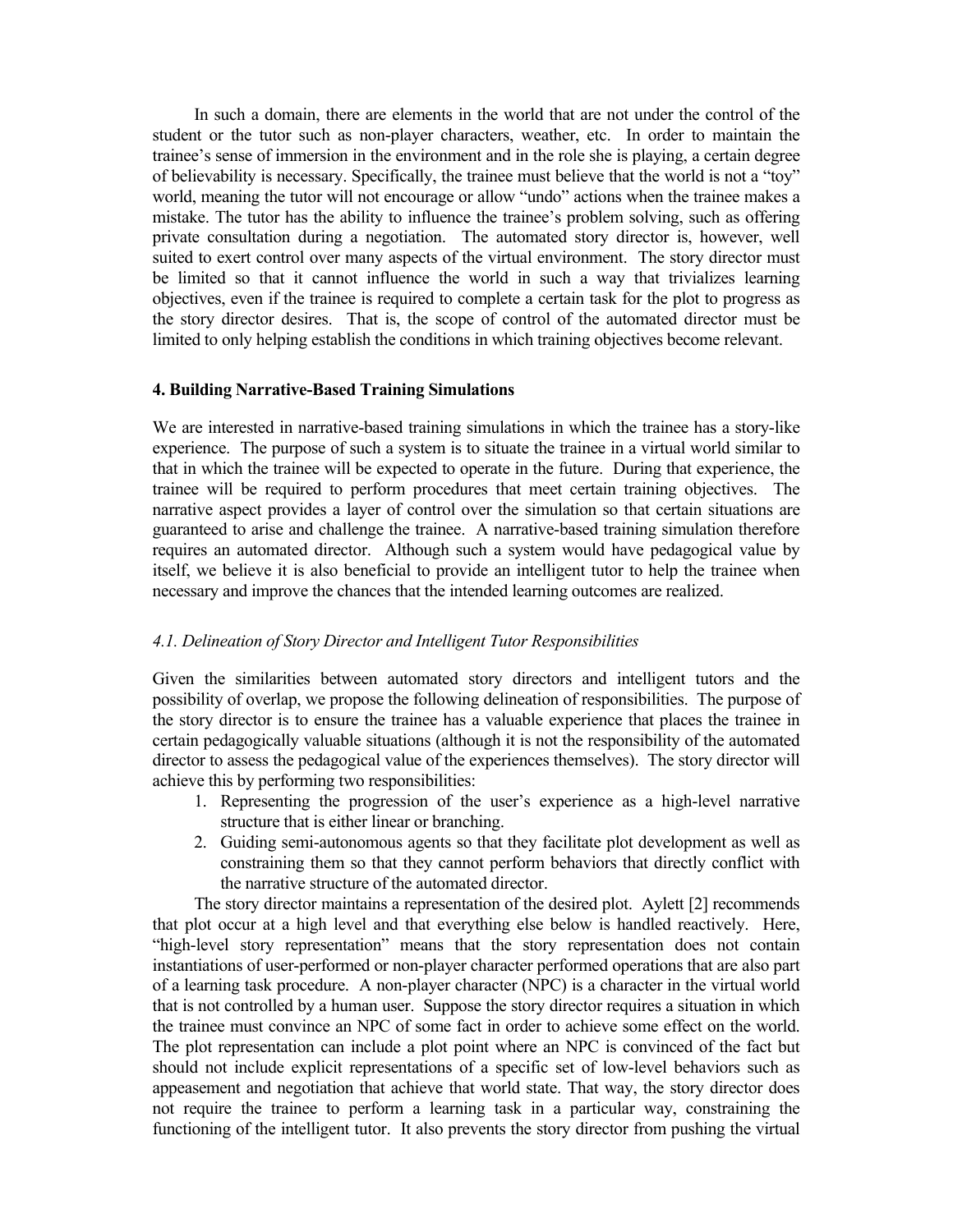environment in such a way that trivializes a learning objective. For example, the automated director could unknowingly interfere with a pedagogical goal by making NPCs agreeable when the student needs more of a challenge. The high-level representation also makes the automated director resilient to the trainee's fumbling of training procedures. For example, if the trainee struggles excessively during some task, it does not necessarily constitute a deviation from the story director's plot representation as long as the state of the world is such that future highlevel plot points remain achievable.

 The principle role of the automated director is to coerce certain situations – those represented in the high level narrative model – to develop that ordinarily would not develop in the context of an unguided simulation. This is best achieved through direction of the NPCs. We believe that NPCs should be controlled by autonomous agent technologies in order to be believable – to appear motivated by their own internal goals, desires, beliefs, personalities, etc. Fully autonomous agents, however, may not act in accordance with the story director's plot model and may even cause exceptions. The primary means for the story director to manipulate the world according to its representation of plot is through the NPCs. The automated director directs the agents from time to time to adopt goals that establish world states that facilitate plot advancement. For example, if the plot representation demands that a situation develops where a boy is hurt and needs medical assistance, the story director can insist that the agent controlling the boy NPC achieve the goal of becoming hurt near the trainee. Just as important, the director constrains the agents so that they cannot perform behaviors that directly contradict the narrative. For example, in order to force the trainee to deal with the situation with a boy that becomes hurt nearby, the automated director can require the mother of the boy NPC not seek immediate medical attention even though that may be the inclination of the agent controlling the mother NPC.

 Intelligent tutoring can play at least two roles in a narrative-based training simulation. First, it is beneficial to have an intelligent tutor agent acting as an expert that accompanies the trainee to provide feedback and guidance. This tutor could be embodied as a character in the world, or merely a "disembodied voice in the trainee's ear." The distinction of the tutor as an expert is important because it should be able to handle situations as they arise and provide scaffolding for the trainee as she attempts to work through them. The second role intelligent tutoring plays in a narrative-based training simulation is as a reflective tutor during an after action review (AAR). AARs allow the trainee to reflect on (with the help of the tutor) what happened, the quality of the student's performance, and how to improve in the future. With access to the automated director's logs, the tutor can also provide "behind the scenes" clarification on how the plot developed and give explanations regarding the causal relationships between events. This opens up the possibility of discussing  $2<sup>nd</sup>$  and  $3<sup>rd</sup>$  order effects of the user's actions as well as actions by NPCs outside the local perspective of the trainee that had a direct causal influence on the situations that the trainee encountered.

## *4.2. An Architecture for Narrative-Based Training Simulations*

An architecture for a narrative-based training simulation that reflects the design decisions and delineation of responsibilities of a story director and intelligent tutors discussed above appears in Figure 1. It is based on four main components: the world simulation, the automated director, the intelligent tutor, and a collection of autonomous agents. The dashed links are optional. The world simulation implements the physics of the virtual world, graphical rendering, etc. Within the world simulation are models of the dynamic objects in the world. Most important of these objects are the user avatar, the non-player character (NPC) avatars – also called "bots" – and the intelligent tutor's world representation (either an avatar or a "disembodied voice"). The user controls her avatar though a user interface and receives a visualization of the virtual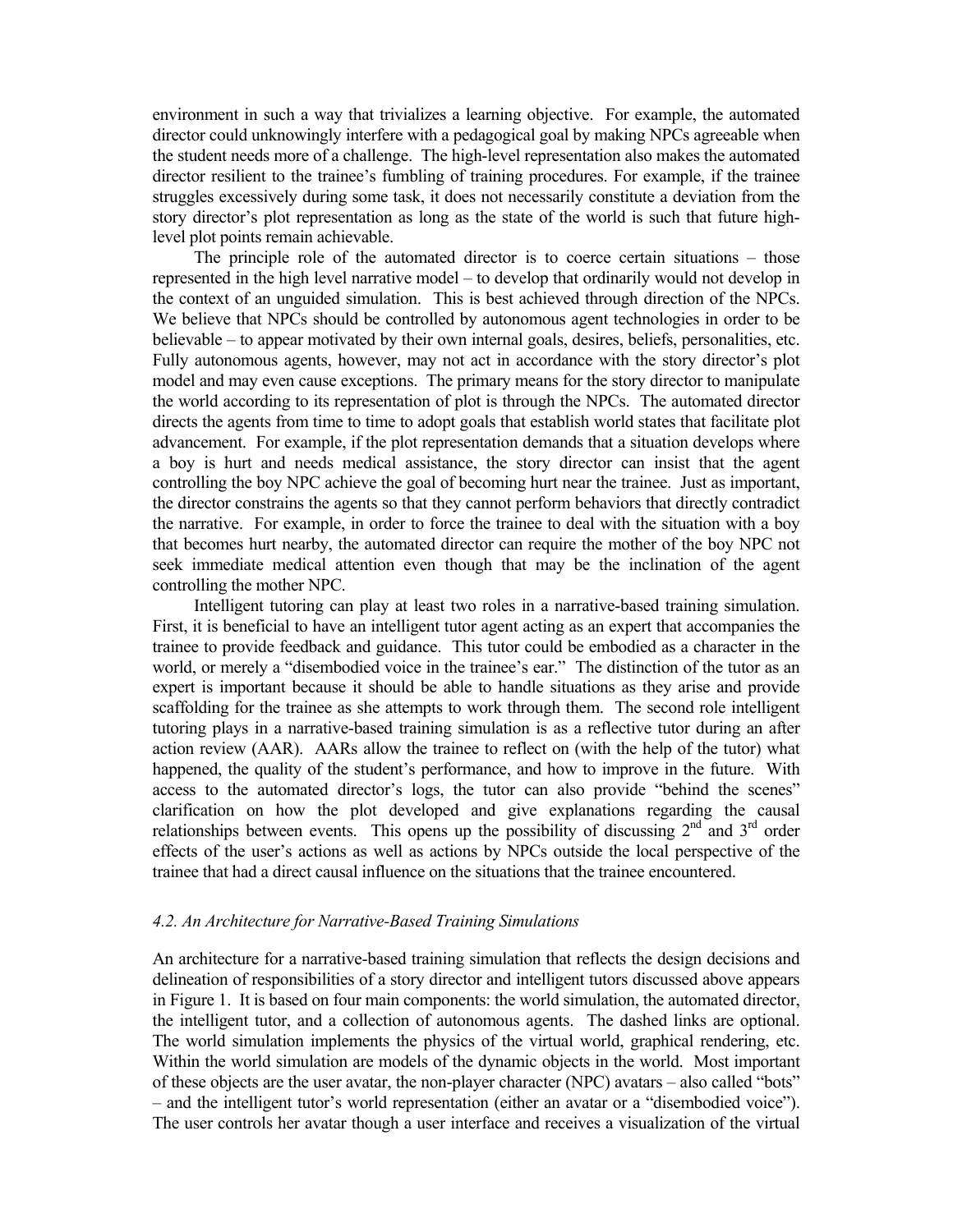

**Figure 1.** The narrative-based training simulation architecture.

world in first-person or limited third-person perspective. The intelligent tutor's world representation can be a fully embodied avatar in the case that the intelligent tutor also plays the role of a character or can be a disembodied presence that can "speak into the user's ear," modify the user's visual interface, etc. The NPC bots are embodiments of characters that are controlled by the external AI autonomous agents.

 The automated story director maintains a branching narrative model and monitors the world simulation relative to this model. We believe that the automated director should not interfere with the physics of the world simulation beyond extra-diegetic factors – elements that involve dramatic presentation such as music, lighting, and camera position. In addition to tracking the trainee in the world simulation, the automated director is also responsible for managing the NPCs. The NPCs are controlled by autonomous agents that are believable [3] and directable. A directable agent is one who's reasoning and behavior can be specified or modified by an external process [4]. How to implement directable, semi-autonomous agents is beyond the scope of this paper.

 The intelligent tutor, during the exercise, models the user's knowledge structures and learning as they pertain to particular learning objectives. These learning objectives occur throughout the narrative experience although they are not strictly represented as learning objectives in the automated director's narrative representation. The world simulation feeds the tutor relevant information, including learning task start and stop times, details of the environment and NPC actions during the task, and user actions (for evaluation and tracking). When the tutor needs to intervene (to provide solicited or unsolicited feedback), it does so through the world simulation.

 The disambiguation of the story director's and intelligent tutor's roles in a narrativebased training simulation means that the story director and intelligent tutor do not need to communicate directly with each other. However, we recognize that it can be beneficial for information to flow between the two components. The intelligent tutor can be more effective if it receives projections of upcoming narrative events so that it can tailor any assistance it provides the user, as long as it doesn't act on this omniscience to interfere with the plot progression. The automated director can also accept suggestions from the tutor to modify the narrative structure to be more pedagogically relevant to the trainee.

## **5. Conclusions**

A narrative-based training simulation can benefit from the inclusions of both an automated story director and an intelligent tutor. Despite the outward appearance of overlap between narrative experience control and knowledge scaffolding and strengthening, there are enough differences to suggest that automated story directing and intelligent tutoring remain distinct in systems that use story to compel and motivate learning objectives. We recommend that a narrative-based training simulation incorporate both automated story direction and intelligent tutoring. We have laid out a proposal for the delineation of responsibilities that facilitates the inclusion of story control and tutoring side-by-side in a narrative-based training simulation.